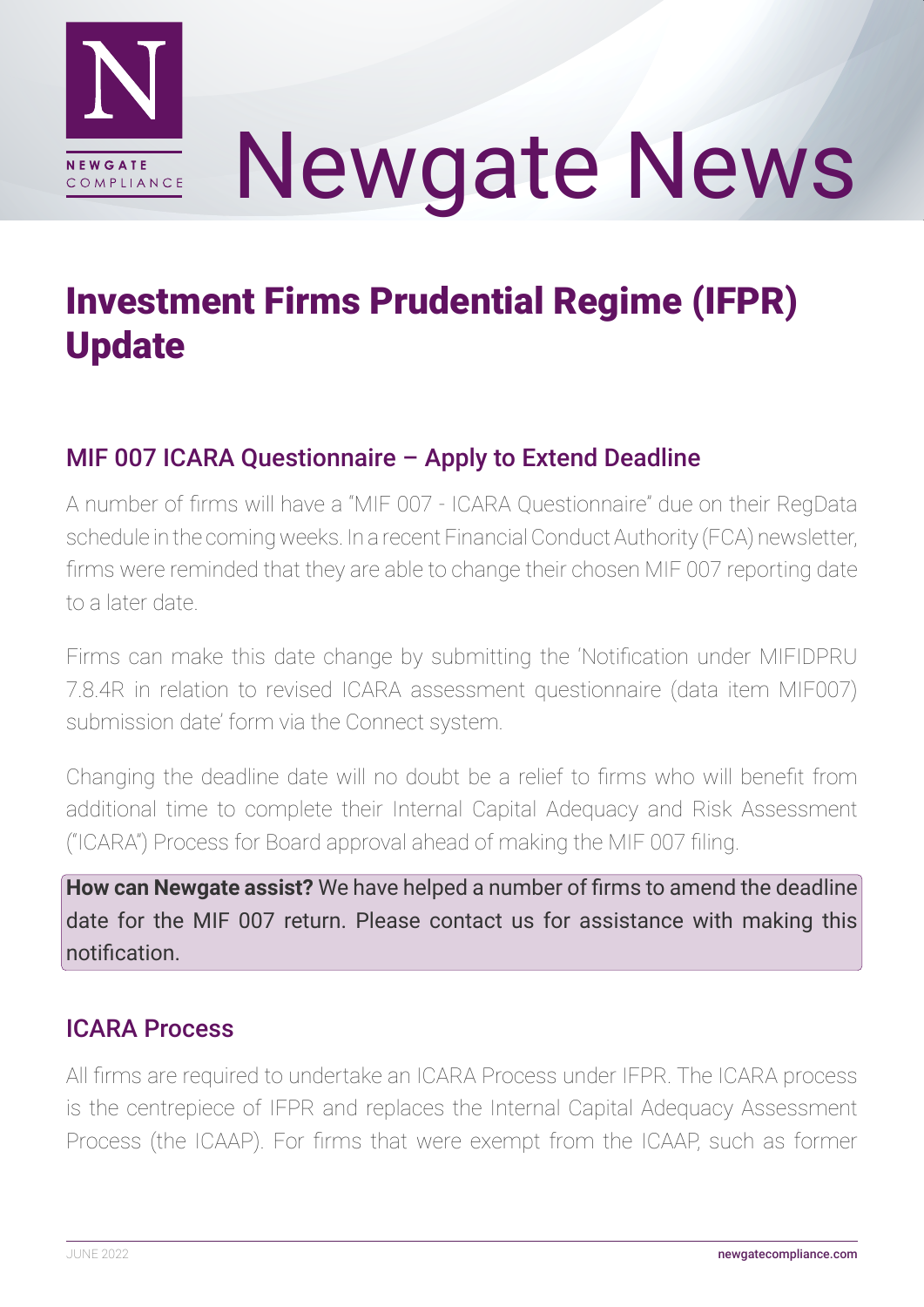

Exempt CAD firms, the whole ICARA process will be an entirely new undertaking.

The ICARA process is the collective term for the internal systems and controls that a firm must operate to identify and manage potential material harms that may arise from the operation of its business, and to ensure that its operations can be wound down in an orderly manner.

In terms of the ICARA Process, Newgate has developed a comprehensive framework to help firms document the results which includes: a Risk Matrix, financial model, guidance on determining recovery actions and simulation of wind down plans.

**How can Newgate assist?** The team at Newgate is on hand to provide support with the ICARA Process. Talk to an expert about how we can assist you.

#### Extension for Firm to Recognise Their Capital Under the Regime

Firms are also reminded to notify the FCA if they want to treat their existing capital instruments as own funds under MIFIDPRU 3. The original deadline for TP 7 notifications was 1 January 2022 to coincide with the launch of the new Investment Firm Prudential Regime (IFPR). However, the FCA has now extended this until 29 June 2022.

Firms will need to check its permission, pre-authorisation, and notification ahead of the June deadline. Firms should then submit the Notification under MIFIDPRU TP 7.4R(2) (b) on treating pre-MIFIDPRU capital instruments as own funds under MIFIDPRU 3, as required.

**How can Newgate assist?** Newgate is able assist your firm with making the notification under MIFIDPRU TP 7.4R(2)(b).

#### Quarterly MIFIDPRU Returns – Avoiding Poor Quality Returns

In the FCA newsletter, the FCA noted that it observed in the first round of MIFIDPRU reports and the quality of some of the submissions did not meet the FCA's expectations